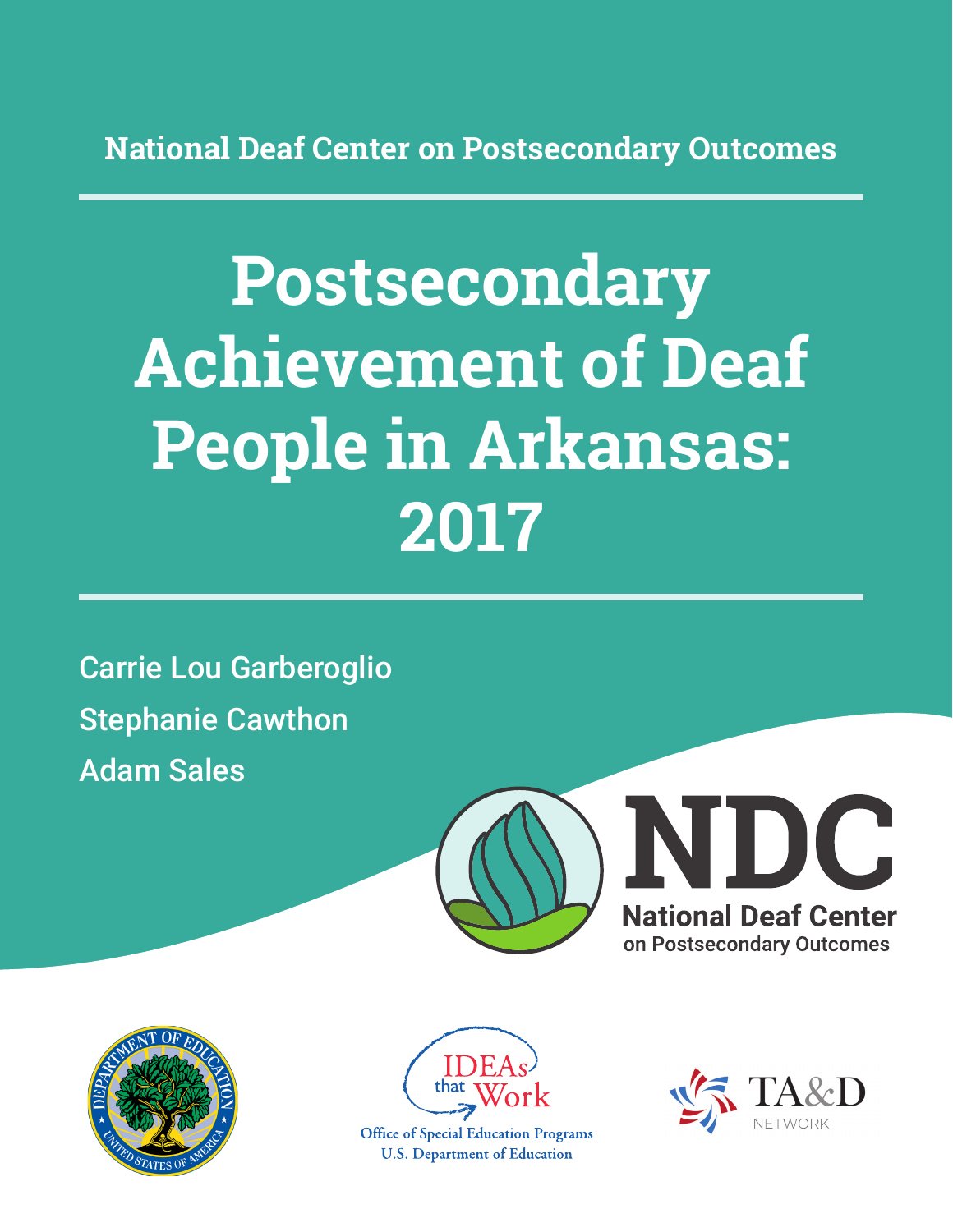This document was developed under a grant from the U.S. Department of Education, OSEP #HD326D160001. However, the contents do not necessarily represent the policy of the U.S. Department of Education, and you should not assume endorsement by the federal government.

2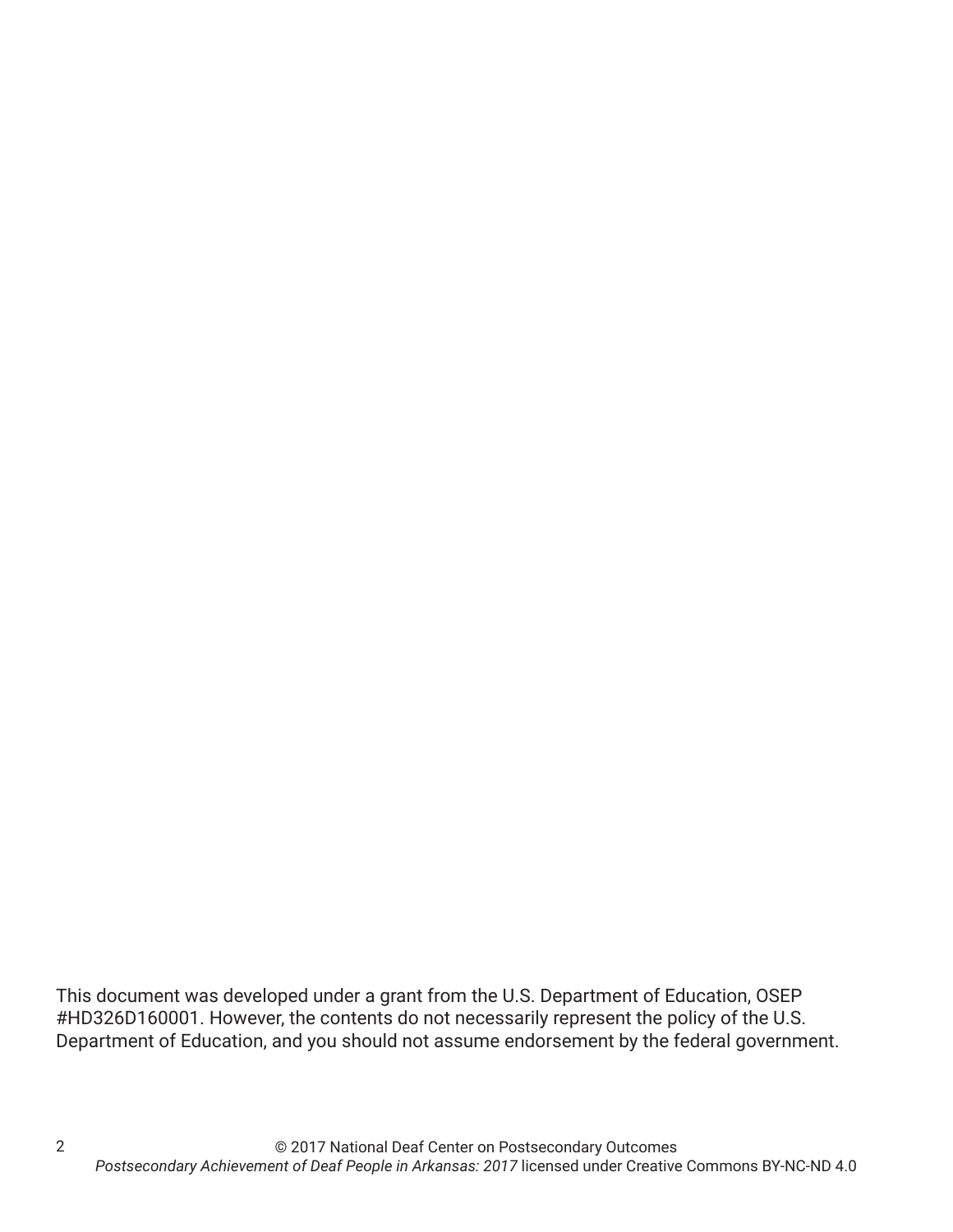Postsecondary experiences of deaf people vary widely across the nation. National reports about educational attainment and employment are available at nationaldeafcenter.org (Garberoglio, Cawthon, & Bond, 2016; Garberoglio, Cawthon, & Sales, 2017). This report provides current estimates of postsecondary achievement in Arkansas. We used 5-year estimates of data from the American Community Survey (ACS), a national survey conducted by the U.S. Census Bureau, to generate the findings in this report. More information about this dataset and the analyses are shared in the Methods section at the end of this report.

# **EDUCATIONAL ATTAINMENT**

In the United States, deaf people attained lower levels of education than their hearing peers in 2015, according to national educational attainment data (Garberoglio et al., 2017). Educational attainment also varied across gender, race, and ethnicity.



In this report, we use the term *deaf* in an all-encompassing manner to include individuals who identify as Deaf, hard of hearing, hearing impaired, late deafened, and deafdisabled.

© 2017 National Deaf Center on Postsecondary Outcomes

*Postsecondary Achievement of Deaf People in Arkansas: 2017* licensed under Creative Commons BY-NC-ND 4.0

**In Arkansas,**

**3.5%**

**of 25–64 year**

**olds are deaf.**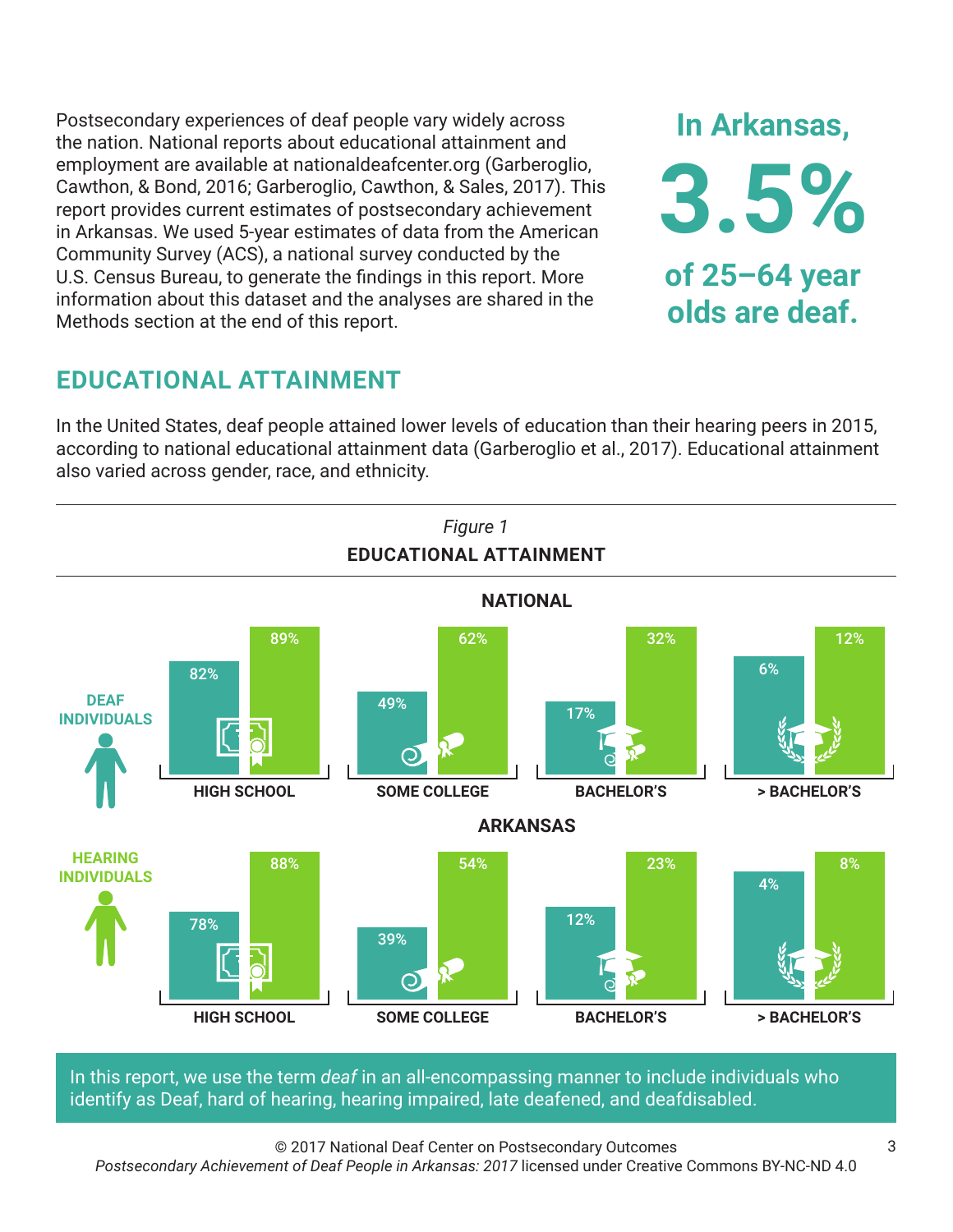#### *Figure 2*

### **EDUCATIONAL ATTAINMENT IN ARKANSAS BY GENDER**



4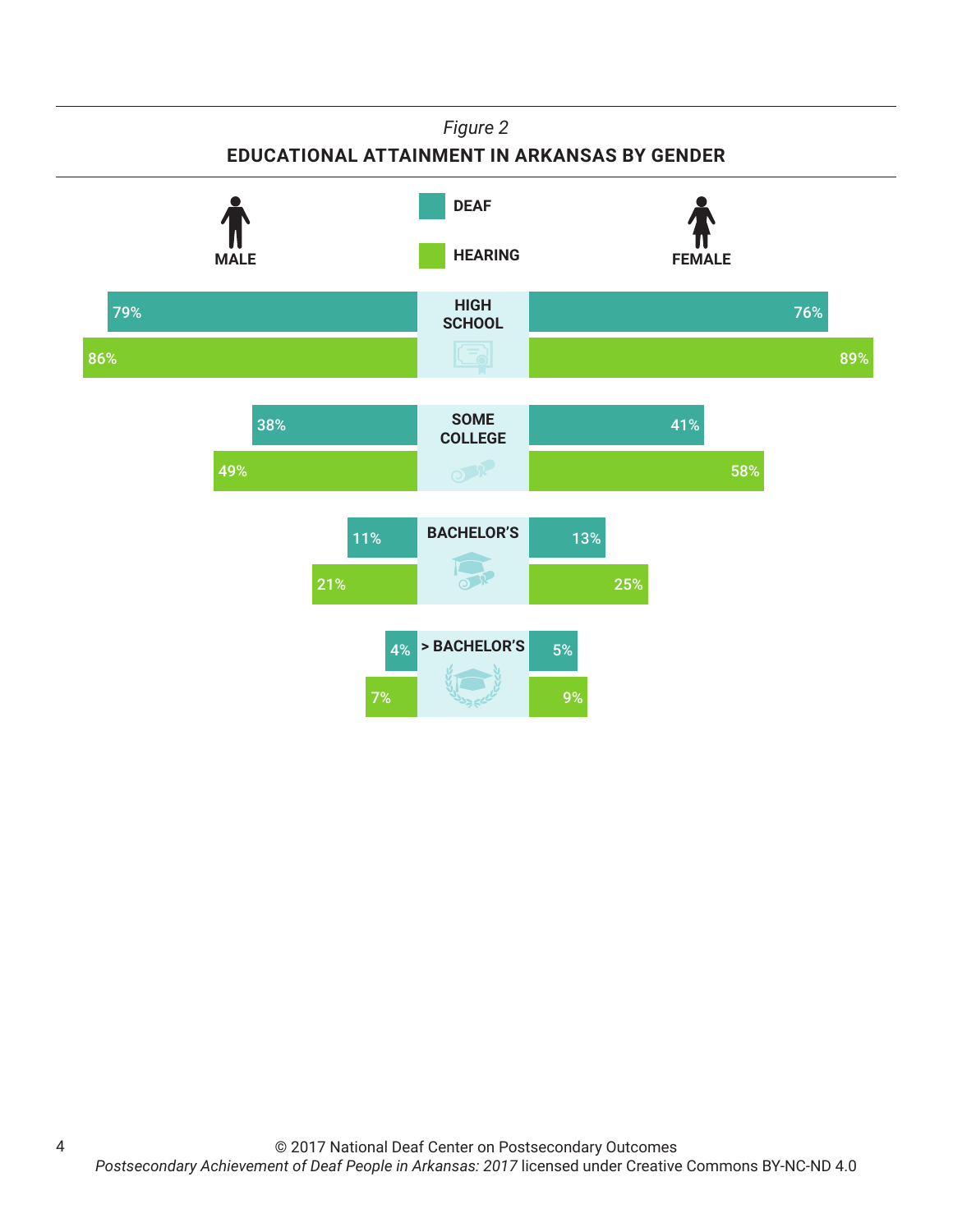#### *Figure 3*

**EDUCATIONAL ATTAINMENT IN ARKANSAS BY RACE AND ETHNICITY**



A large percentage of deaf individuals have additional disabilities, and each combination of which results in unique strengths and challenges. Educational attainment rates vary by type of disability. Across the nation, deaf individuals with any type of additional disability reported lower educational attainment levels.

5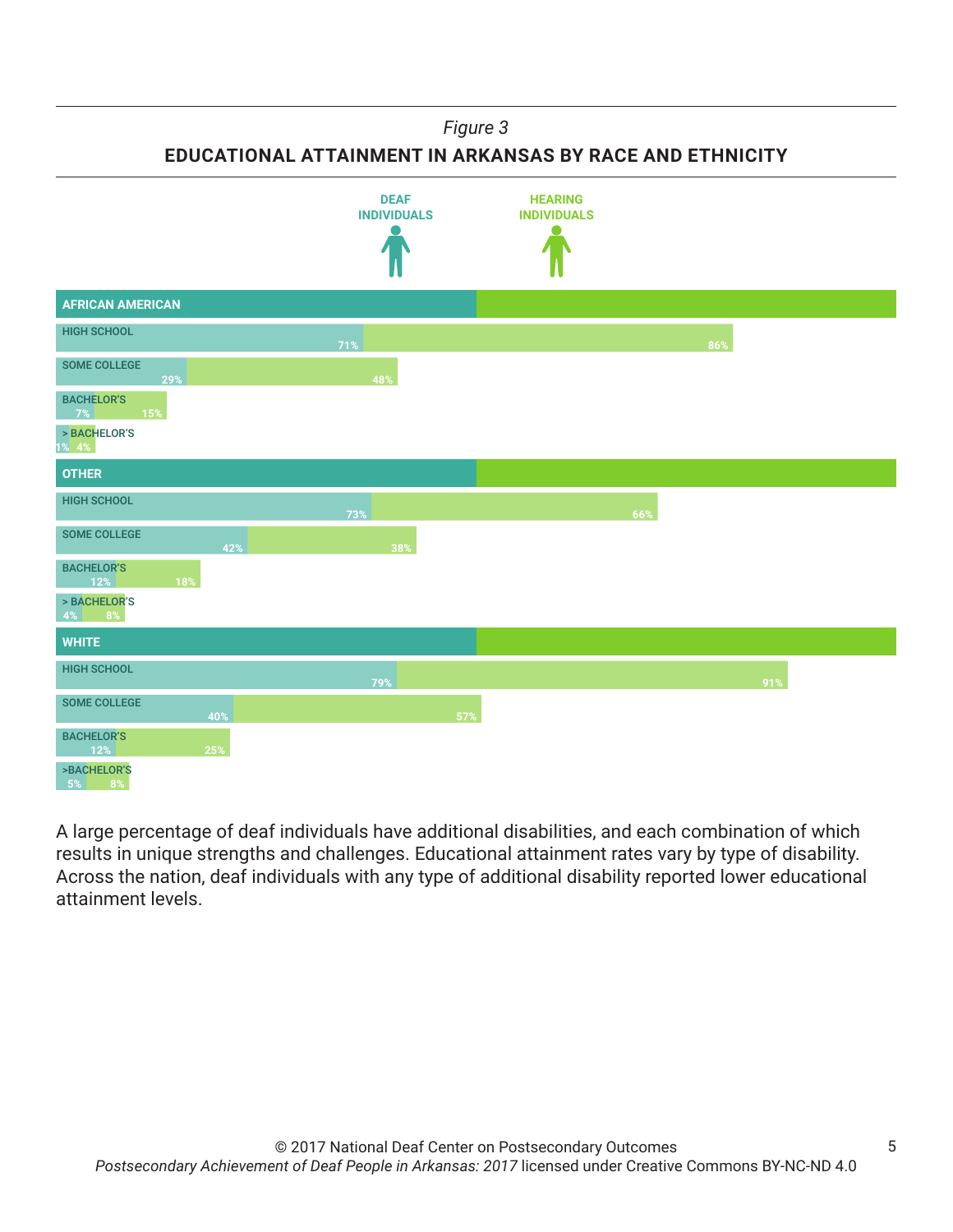## *Figure 4* **EDUCATIONAL ATTAINMENT BY DISABILITY**

|                                  | <b>HIGH</b><br><b>SCHOOL</b> | <b>SOME</b><br><b>COLLEGE</b> | <b>BACHELOR'S</b> | > BACHELOR'S |
|----------------------------------|------------------------------|-------------------------------|-------------------|--------------|
| DEAF + NO ADDITIONAL DISABILITY  | 83%                          | 45%                           | 16%               | 6%           |
| DEAF + ANY ADDITIONAL DISABILITY | 71%                          | 32%                           | 7%                | 3%           |
| <b>DEAFBLIND</b>                 | 65%                          | 26%                           | 9%                | 3%           |

# **EMPLOYMENT RATES**

6

National employment statistics show lower employment rates among deaf individuals. Almost half of deaf people are not in the labor force (Garberoglio, Cawthon, & Bond, 2016). Employment rates also vary by gender, race, and ethnicity.



© 2017 National Deaf Center on Postsecondary Outcomes

*Postsecondary Achievement of Deaf People in Arkansas: 2017* licensed under Creative Commons BY-NC-ND 4.0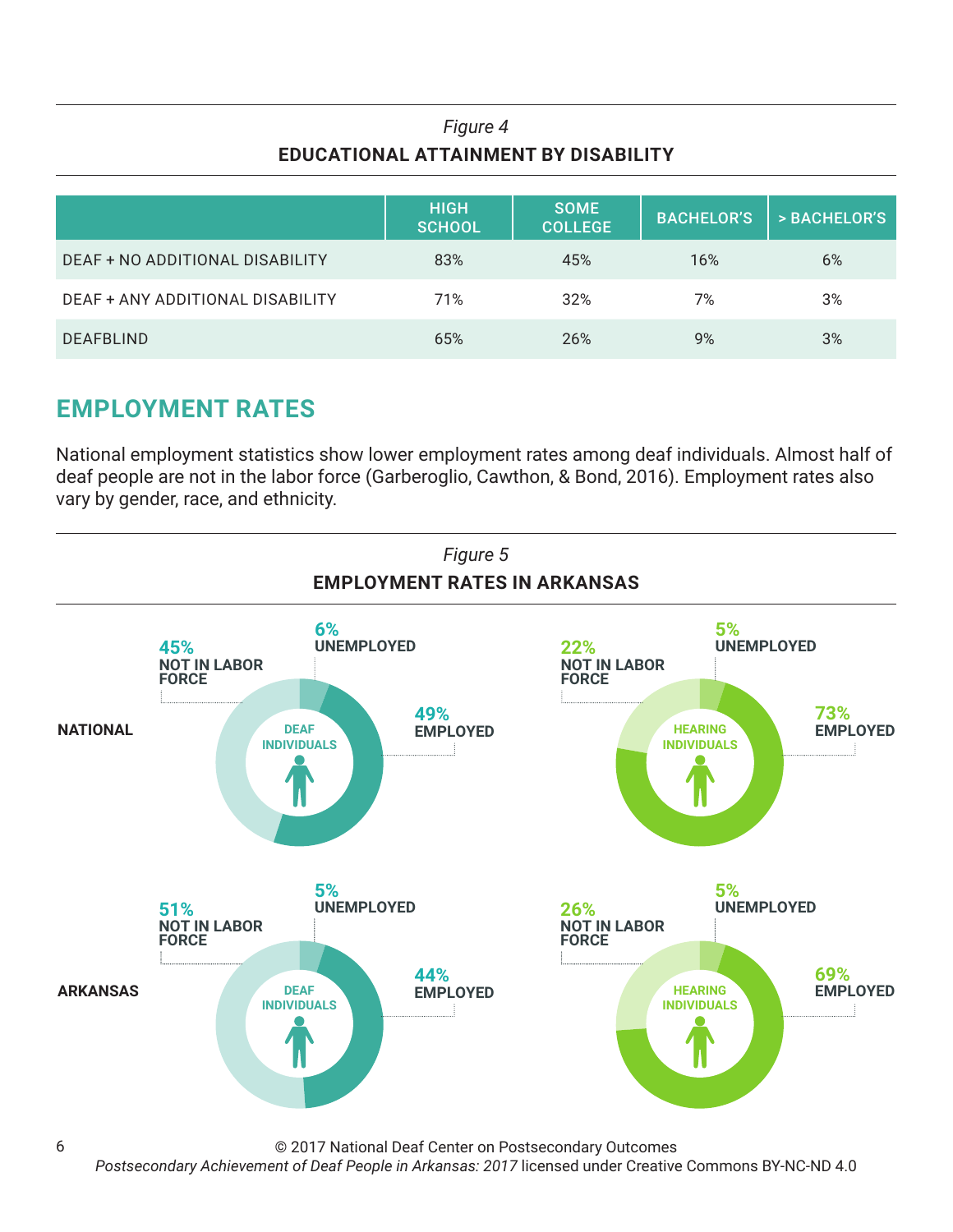

## *Figure 7* **EMPLOYMENT RATES IN ARKANSAS BY RACE AND ETHNICITY**

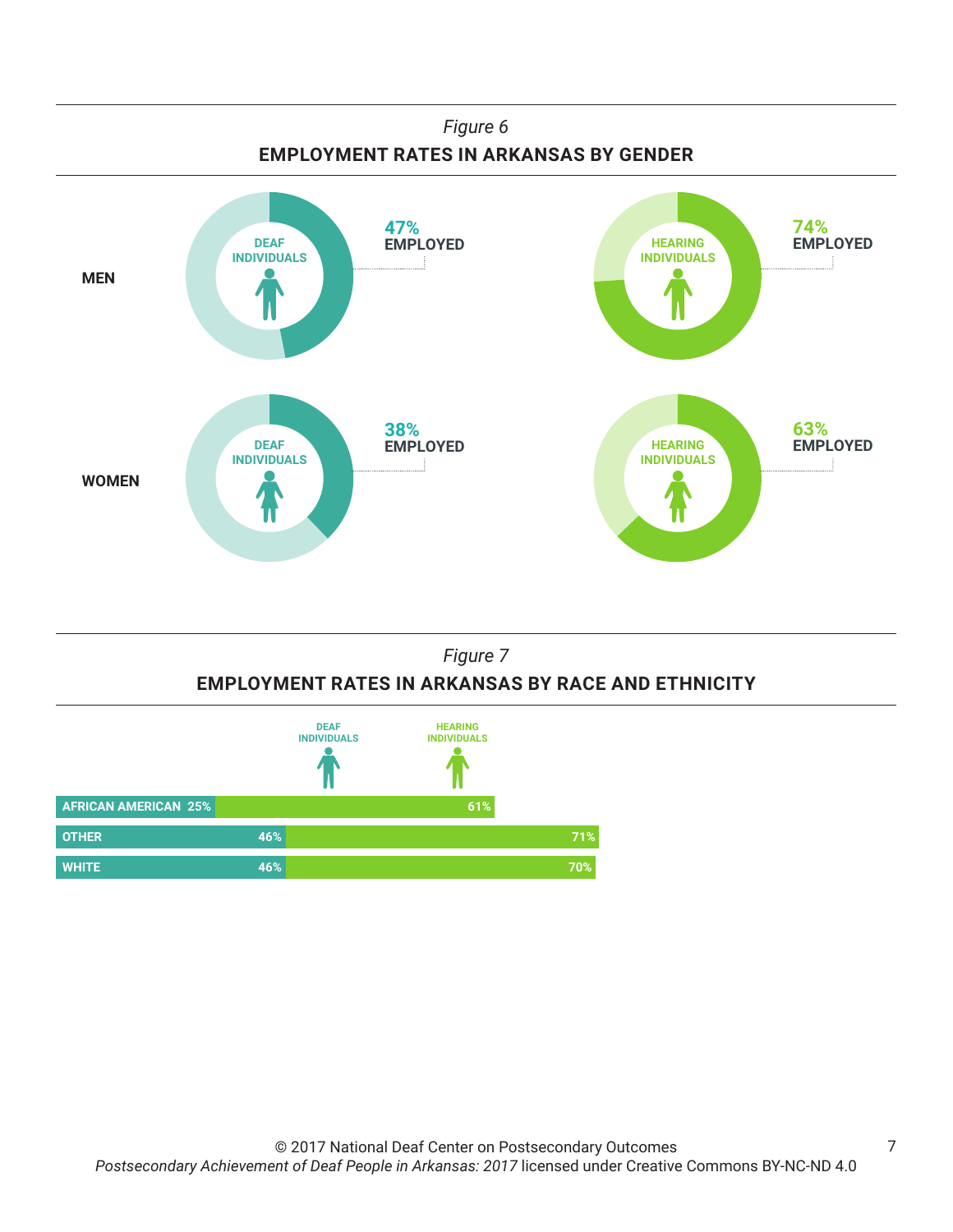## *Figure 8* **EMPLOYMENT RATES IN ARKANSAS BY DISABILITY**



# **SUPPLEMENTAL SECURITY INCOME**

Deaf individuals receive supplemental security income (SSI) benefits at different rates across the nation. 11.9% of deaf people ages 25–64 in the U.S. receive SSI benefits. In Arkansas, 13.3% of deaf people receive SSI benefits.

# **EARNINGS**

National data show lower median earnings among deaf individuals who were employed full time. Earnings also vary across gender, race, ethnicity, and disability status.



© 2017 National Deaf Center on Postsecondary Outcomes

*Postsecondary Achievement of Deaf People in Arkansas: 2017* licensed under Creative Commons BY-NC-ND 4.0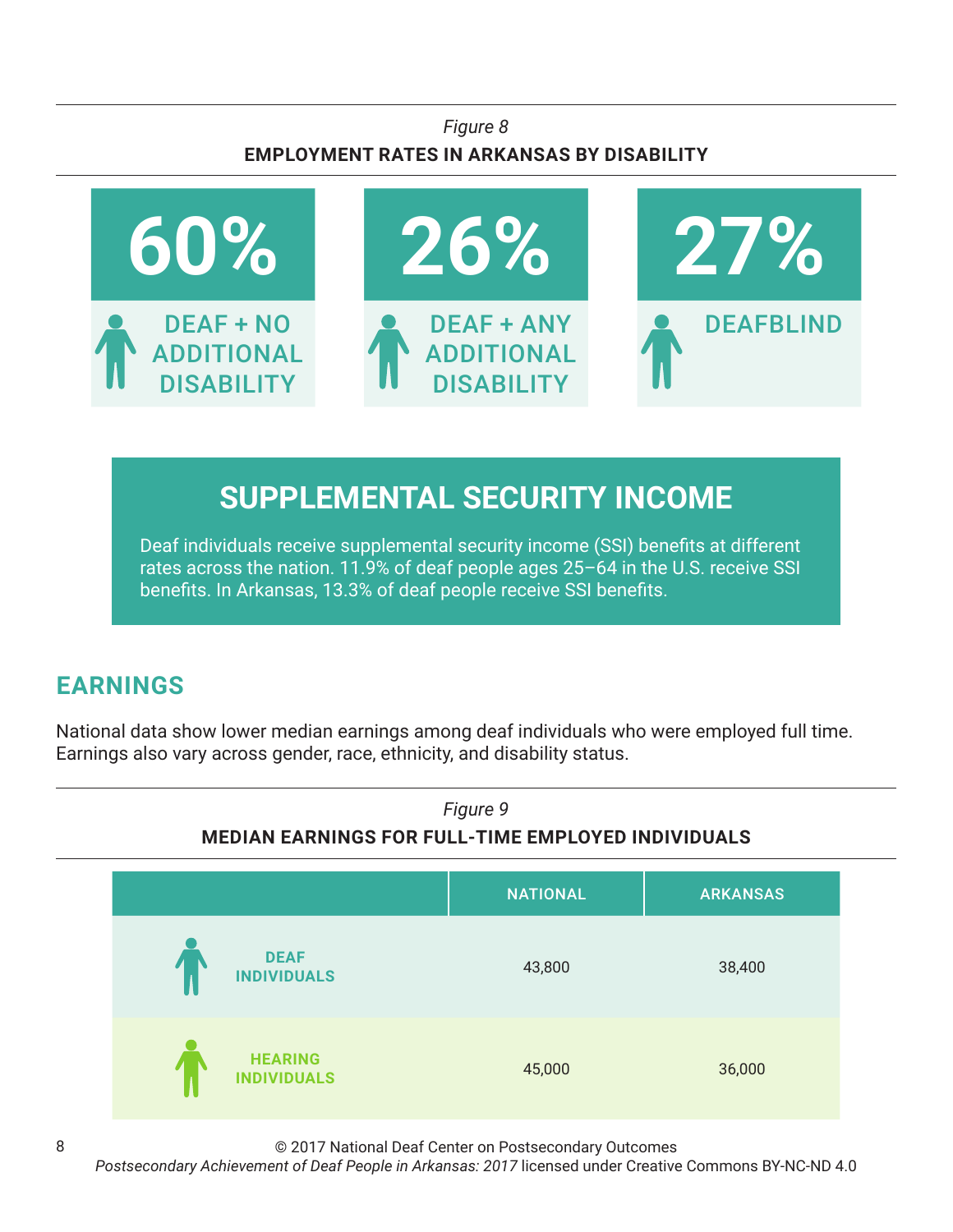*Figure 10*

**MEDIAN EARNINGS FOR FULL-TIME EMPLOYED INDIVIDUALS IN ARKANSAS BY GENDER**



*Figure 11*

**MEDIAN EARNINGS FOR FULL-TIME EMPLOYED INDIVIDUALS IN ARKANSAS BY RACE AND ETHNICITY**



*Figure 12*

**MEDIAN EARNINGS FOR FULL-TIME EMPLOYED INDIVIDUALS IN ARKANSAS BY DISABILITY**



© 2017 National Deaf Center on Postsecondary Outcomes *Postsecondary Achievement of Deaf People in Arkansas: 2017* licensed under Creative Commons BY-NC-ND 4.0